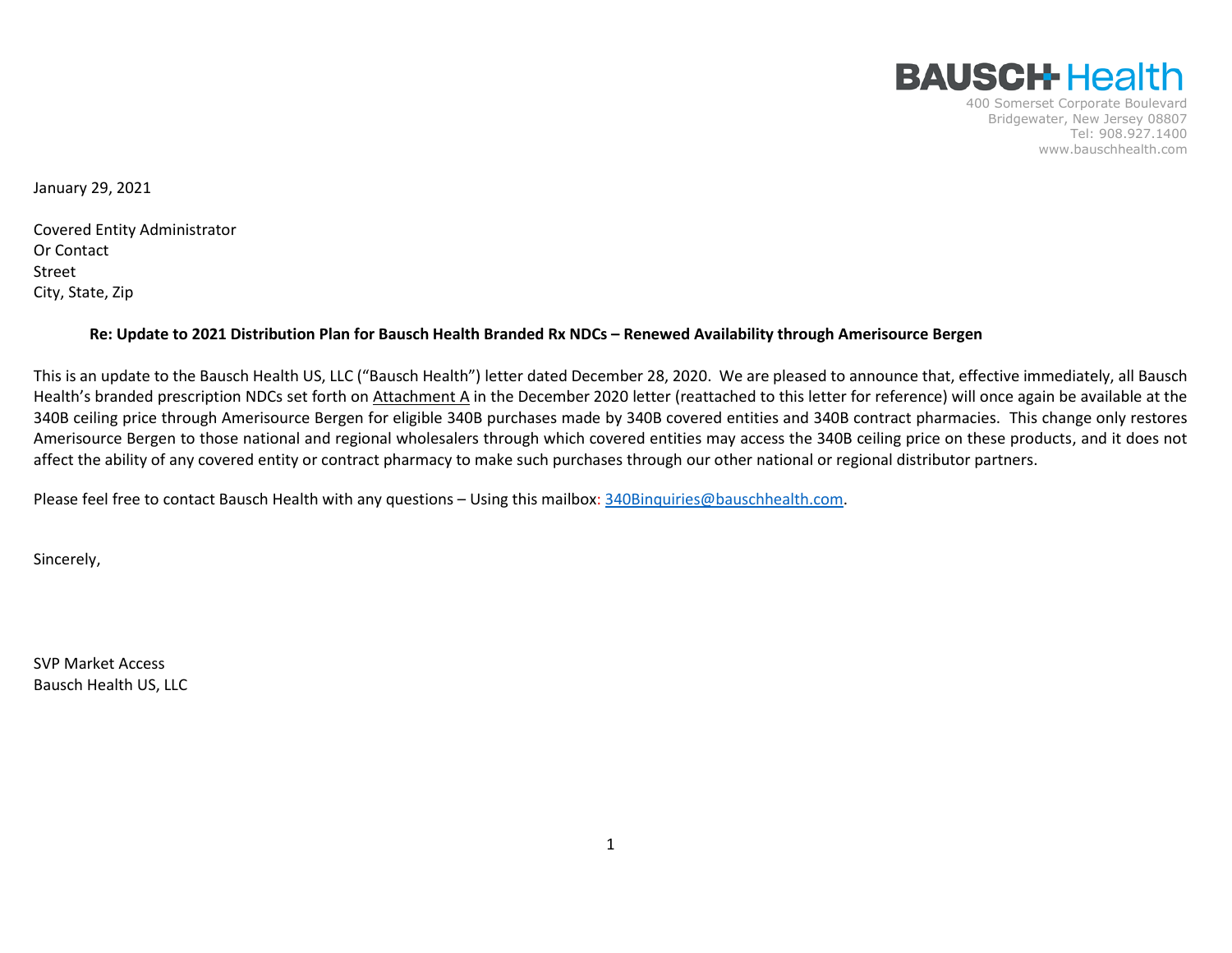400 Somerset Corporate Boulevard Bridgewater, New Jersey 08807 Tel: 908.927.1400 www.bauschhealth.com

#### **Attachment A**

#### **Current Branded Product NDC List**

| <b>Product Description</b>                    | $\mathbf{D}$  | <b>Product Description</b>                     | $\underline{\mathsf{ID}}$ |
|-----------------------------------------------|---------------|------------------------------------------------|---------------------------|
| Acanya Pump Gel 50 Gram.                      | 13548-0132-50 | Atralin Gel 0.05% .05% Gel 45 Gram             | 13548-0070-45             |
| Aldara 5.0 Cream Sachets Cream 5 Each         | 99207-0260-12 | AZASAN AZATHIOPRINE 100MG 100 Tablet Each      | 65649-0241-41             |
| Alrex Ophth Susp 0.2% 10mL                    | 24208-0353-10 | AZASAN AZATHIOPRINE 75MG 100 Tablet Each       | 65649-0231-41             |
| Alrex Ophth Susp 0.2% 5mL                     | 24208-0353-05 | Benzaclin Gel 25 Gram                          | 00187-5190-25             |
| ALTRENO (tretinoin) Lotion 0.05%, 20g         | 00187-0005-20 | Benzaclin Gel 35 Gram                          | 00187-5190-35             |
| ALTRENO (tretinoin) Lotion 0.05%, 45g         | 00187-0005-45 | Benzaclin Gel 50 Gram                          | 00187-5190-50             |
| Ammonul Injection 10%/10%                     | 00187-0010-50 | Benzamycin Gel 46.6 Gram                       | 00187-5205-46             |
| Amytal 0.5gm 1 vial                           | 00187-4303-05 | Bepreve Ophth Soln 1.5% 10mL                   | 24208-0629-01             |
| Ancobon Capsules 250mg Capsules 100 Each      | 00187-3554-10 | Bepreve Ophth Soln 1.5% 5mL                    | 24208-0629-02             |
| Ancobon Capsules 500mg Capsules 100 Each      | 00187-3555-10 | Besivance Ophth Susp 0.6% 5mL                  | 24208-0446-05             |
| android Capsules C-III 10mg Capsules 100 Each | 00187-0902-01 | Bryhali Lotion 0.01% 100gm                     | 00187-0002-01             |
| ANUSOL-HC 2.5% HYDROCORTISONE CREAM 30 gm     | 65649-0401-30 | Bryhali Lotion 0.01% 60gm                      | 00187-0002-60             |
| ANUSOL-HC 25MG SUPP 12 Each                   | 65649-0411-12 | BUPAP TABLETS, 50-300 MG 100s                  | 00095-3000-01             |
| ANUSOL-HC 25MG SUPP 24 Each                   | 65649-0411-24 | Carac .50% Cream 30 Gram                       | 00187-5200-30             |
| APLENZIN Extended-Release Tablets, 174mg 30ct | 00187-5810-30 | Cardizem 120mg Tablet 100 Each                 | 00187-0792-47             |
| APLENZIN Extended-Release Tablets, 348mg 30ct | 00187-5811-30 | Cardizem 30mg 100ct                            | 00187-0771-47             |
| APLENZIN Extended-Release Tablets, 522mg 30ct | 00187-5812-30 | Cardizem 30mg Tablet 500 Each                  | 64455-0771-55             |
| APRISO - 375mg Capsule 120 Each               | 65649-0103-02 | Cardizem 60mg Tablet 100 Each                  | 00187-0772-47             |
| Ativan .5 mg Tablet 100 Each                  | 00187-0063-01 | Cardizem CD 120mg Capsules 30 Each             | 00187-0795-30             |
| Ativan 1 mg Tablet 100 Each                   | 00187-0064-01 | Cardizem CD 120mg Capsules 90 Each             | 00187-0795-42             |
| Ativan 1 mg Tablet 1000 Each                  | 00187-0064-10 | Cardizem CD 180mg Capsules 30 Each             | 00187-0796-30             |
| Ativan 2 mg Tablet 100 Each                   | 00187-0065-01 | Cardizem CD 180mg Capsules 90 Each             | 00187-0796-42             |
| Cardizem CD 240mg Capsules 90 Each            | 00187-0797-42 | DHE45 1 mg Ampule                              | 66490-0041-01             |
| Cardizem CD 300mg Capsules 30 Each            | 00187-0798-30 | Diastat Acudial C-IV (Rx) 10mg Inj Vial 1 Each | 00187-0658-20             |
| Cardizem CD 300mg Capsules 90 Each            | 00187-0798-42 |                                                |                           |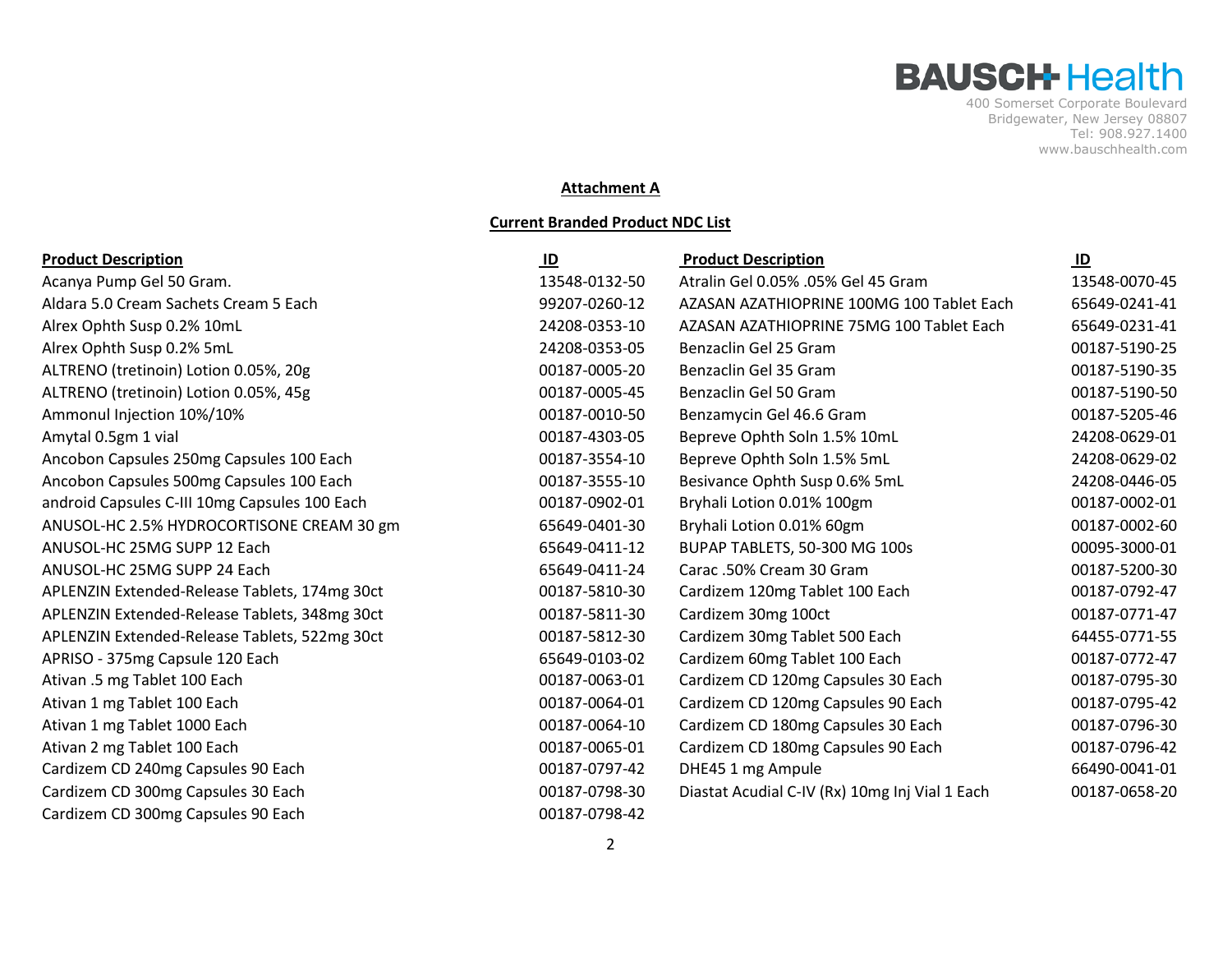| Cardizem CD 360mg Capsules 90 Each                    | 00187-0799-42 |                                                   |               |
|-------------------------------------------------------|---------------|---------------------------------------------------|---------------|
| Cardizem LA 120mg 30ct                                | 00187-2045-30 | Diastat Acudial C-IV (Rx) 20 20mg Inj Vial 1 Each | 00187-0659-20 |
| Cardizem LA 120mg 90ct                                | 00187-2045-90 | Diastat Rectal Gel 2.5mg Inj Vial 1 Each          | 66490-0650-20 |
| Cardizem LA 180mg 30ct                                | 00187-2046-30 | DIURIL ORAL SUSPENSION 250 mg/5 ml                | 65649-0311-12 |
| Cardizem LA 180mg 90ct                                | 00187-2046-90 | Duobrii Lotion 0.01%/0.045%, 100g                 | 00187-0653-01 |
| Cardizem LA 240mg 30ct                                | 00187-2047-30 | Edecrin 25mg Tablet 100 Each                      | 25010-0215-15 |
| Cardizem LA 240mg 90ct                                | 00187-2047-90 | Efudex 5% Cream 40 Gram                           | 00187-3204-47 |
| Cardizem LA 300mg 30ct                                | 00187-2048-30 | Elidel 1% Cream 1% Cream 100 Gram                 | 00187-5102-03 |
| Cardizem LA 300mg 90ct                                | 00187-2048-90 | Elidel 1% Cream 1% Cream 30 Gram                  | 00187-5100-01 |
| Cardizem LA 360mg 30ct                                | 00187-2049-30 | Elidel 1% Cream 1% Cream 60 Gram                  | 00187-5101-02 |
| Cardizem LA 360mg 90ct                                | 00187-2049-90 | Ertaczo 60 Gram                                   | 00187-5115-60 |
| Cardizem LA 420mg 30ct                                | 00187-2050-30 | FENOGLIDE 120MG 90CT TAB                          | 68012-0495-90 |
| Cardizem LA 420mg 90ct                                | 00187-2050-90 | FENOGLIDE 40MG 90CT TAB                           | 68012-0490-90 |
| Clindagel External Gel 1 % 75mL                       | 16781-0462-75 | Flunisolide Nasal Soln 0.025% 25mL                | 24208-0344-25 |
| COLAZAL BALSALAZIDE DISODIUM 750 mg Capsules 280 Each | 65649-0101-02 | Fungoid Tincture 2% Liquid 29.57 mL               | 00884-0293-01 |
| Cuprimine 250mg Capsules 100 Each                     | 25010-0705-15 | GLUMETZA 1000MG 90CT TAB                          | 68012-0003-16 |
| CYCLOSET 0.8MG 200CT TAB                              | 68012-0258-20 | Glumetza 500mg 100ct Tablets                      | 68012-0004-50 |
| Demser 250mg Capsules 100 Each                        | 25010-0305-15 | ISORDIL 40MG Tablet 100 Each                      | 00187-0192-01 |
|                                                       |               | Isordil 5mg Tablet 100 Each                       | 00187-0152-01 |
|                                                       |               | LOTEMAX SM (loteprednol etabonate ophthalmic gel) |               |
| Istalol Ophthalmic Soln 0.5% 2.5mL                    | 24208-0004-01 | $0.38%$ , 5g                                      | 24208-0507-07 |
| Istalol Ophthalmic Soln 0.5% 5mL                      | 24208-0004-03 | LUZU (luliconazole) Cream 1% 60GM                 | 99207-0850-60 |
| Isuprel 0.2 mg/mL 1mL AMP                             | 00187-4330-01 |                                                   |               |
| Isuprel 5ml AMP Pack of 10                            | 00187-4330-05 | Mephyton 5mg Tablet 100 Each                      | 00187-1704-05 |
| <b>JUBLIA 4ml Topical Solution 10%</b>                | 00187-5400-04 | Mestinon Syrup 60mg Syrup 473 mL                  | 00187-3012-20 |
| Jublia 8ml Topical Solution 10%                       | 00187-5400-08 | Mestinon Tablets 60mg Tablet 100 Each             | 00187-3010-30 |
| Klaron 10% Lotion 118 Each                            | 00187-5198-04 | Mestinon Timespan 180mg Tablet 30 Each            | 00187-3013-30 |
| Lacrisert 5mg                                         | 24208-0800-60 | Metrogel 0.75 Vaginal Gel 0.75 Gram               | 99207-0130-70 |
| Librax Capsules 5/2.5mg Capsules 100 Each             | 00187-4100-10 | Migranal Nasal Spray 4mg Nasal Spry 8 Each        | 00187-0245-03 |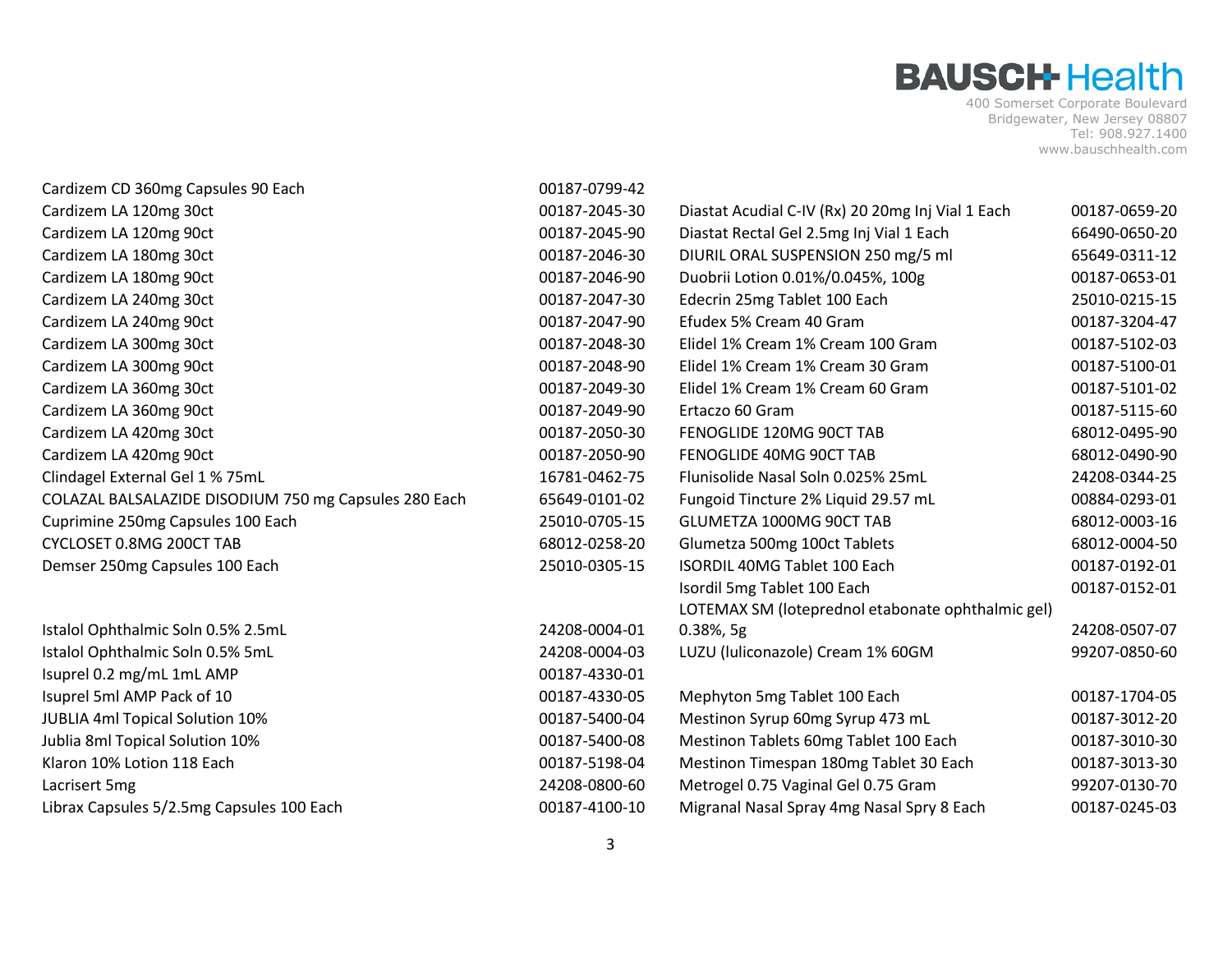| Locoid External Lotion 0.1 % 2oz.          | 16781-0392-02 | Minitran 0.1mg/hr Patch .01% Patch 0.1          | 99207-0170-02 |
|--------------------------------------------|---------------|-------------------------------------------------|---------------|
| Locoid External Lotion 0.1 % 4oz.          | 16781-0392-04 | Minitran 0.2mg/hr Patch Patch 0.2 mg            | 99207-0171-05 |
|                                            |               | Minitran 0.4mg/hr Patch 0.04 mg                 | 99207-0172-10 |
| Locoid Lipocream Cream 45g                 | 16781-0384-45 | Minitran 0.6mg/hr Patch 0.6 mg                  | 99207-0173-15 |
| Locoid Lipocream Cream 60g                 | 16781-0384-60 | Miochol-E Intraocular Soln 1 Vial               | 24208-0539-20 |
| Lodosyn 25mg Tablet 100 Each               | 25010-0711-15 | MOVIPREP 100 mg 1 Box Each                      | 65649-0201-75 |
| Loprox Shampoo 120mL 120mL 120 mL          | 99207-0010-10 | Mysoline 250mg 250mg Tablet 100 Each            | 66490-0691-10 |
| Lotemax Gel 0.5% 5gm                       | 24208-0503-07 | Mysoline 50mg 50mg Tablet 100 Each              | 66490-0690-10 |
| Lotemax Ophth Oint 3.5GM                   | 24208-0443-35 | Nitropress 50mg/2mL                             | 00187-4302-02 |
| Lotemax Ophth Susp 0.5% 10mL               | 24208-0299-10 | Noritate 1% Cream 60 Gram                       | 00187-5202-60 |
| Lotemax Ophth Susp 0.5% 15mL               | 24208-0299-15 | Onexton Gel 1.2%/3.75% 50gm                     | 00187-3050-50 |
| Lotemax Ophth Susp 0.5% 5mL                | 24208-0299-05 | OSMOPREP Tablet 0.398 gm -1.102 gm 100 TAB Each | 65649-0701-41 |
| Pedi-Boro Soak 270 Each                    | 00884-1706-10 | Oxsoralen-Ultra Capsules 10mg Capsules 50 Each  | 00187-0650-42 |
| Pedi-Boro Soak 32.4 Gram                   | 00884-1706-27 | Retin-A Cream 0.05% 20GM                        | 00187-5162-20 |
| Pepcid Tablets 20mg 100ct                  | 00187-4420-10 | Retin-A Cream 0.05% 45gm                        | 00187-5162-45 |
| Pepcid Tablets 20mg 30ct                   | 00187-4420-30 | Retin-A Cream 0.1% 20gm                         | 00187-5164-20 |
| Pepcid Tablets 40mg 100ct                  | 00187-4440-10 | Retin-A Cream 0.1% 45gm                         | 00187-5164-45 |
| Pepcid Tablets 40mg 30ct                   | 00187-4440-30 | Retin-A Gel 0.01% 15 Gram                       | 00187-5172-15 |
| Phenylephrine HCL Ophth Soln 10% 5mL       | 42702-0103-05 | Retin-A Gel 0.01% 45 Gram                       | 00187-5172-45 |
| Phenylephrine HCL Ophth Soln 2.5% 15mL     | 42702-0102-15 | Retin-A Gel 0.025% 15 Gram                      | 00187-5170-15 |
| PLENVU®                                    | 65649-0400-01 | Retin-A Gel 0.025% 45gm                         | 00187-5170-45 |
| PROCTOCORT 1% HYDROCORTISONE CREAM 1 Each  | 65649-0501-30 | Retin-A Micro 0.04% 50g Airless Pump            | 00187-5144-50 |
| PROCTOCORT 30MG SUPP 12 Each               | 65649-0511-12 | Retin-A Micro 0.04% Gel 20 Gram                 | 00187-5144-20 |
| Prolensa Ophthalmic Soln 0.07% 3mL         | 24208-0602-03 | Retin-A Micro 0.04% Gel 45g                     | 00187-5144-45 |
| RELISTOR 12MG/ 0.6 ML VIAL                 | 65649-0551-02 | Retin-A Micro 0.06% Gel 50g Pump                | 00187-5146-50 |
| RELISTOR PFS 12MG 0.6 ML EA 7CT            | 65649-0551-03 | Retin-A Micro 0.08% Gel 50g Pump                | 00187-5148-50 |
| RELISTOR PFS 8mg/0.4ml SYRINGE 7 CT        | 65649-0552-04 | Retin-A Micro 0.1% Airless Pump                 | 00187-5140-50 |
| Relistor Subcutaneous Solution 12 MG/0.6ML | 65649-0551-07 | Retin-A Micro 0.1% Gel 20g                      | 00187-5140-20 |
| Relistor Tablets 150mg 90ct                | 65649-0150-90 | Retin-A Micro 0.1% Gel 45g                      | 00187-5140-45 |
|                                            |               |                                                 |               |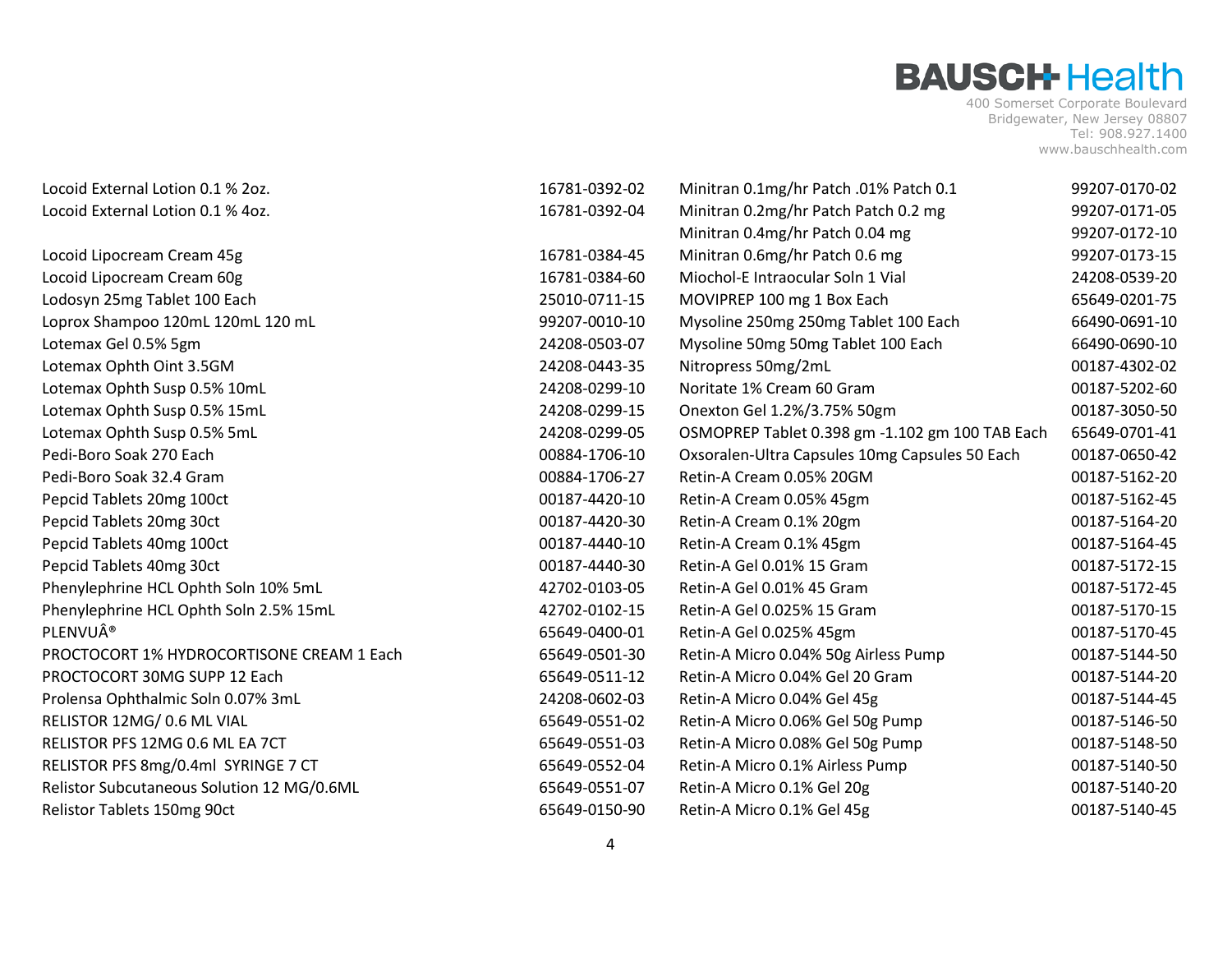| Renova Cream 0.02% 20 Gram                        | 00187-5150-20 | Retisert Implant 0.58mg Each                          | 24208-0416-01                  |
|---------------------------------------------------|---------------|-------------------------------------------------------|--------------------------------|
|                                                   |               | Salex External Shampoo 6% Solution 1 Each             | 13548-0012-06                  |
| Renova Cream 0.02% 40 Gram                        | 00187-5150-40 |                                                       |                                |
| Renova Cream 0.02% 44 Gram                        | 00187-5150-44 |                                                       |                                |
| Renova Cream 0.02% 60 Gram                        | 00187-5150-60 | Salex <sup>®</sup> (6% Salicylic Acid) Cream KIT      | 13548-0010-18                  |
| Retin-A Cream 0.025% 20gm                         | 00187-5160-20 | Salex <sup>®</sup> (6% w/w Salicylic Acid) Lotion KIT | 13548-0011-10                  |
| Retin-A Cream 0.025% 45gm                         | 00187-5160-45 | Seconal Sodium CII 100mg 100ct                        | 00187-4220-10                  |
| Siliq Injection 210mg 1.5ml (1 box of 2 syringes) | 00187-0004-02 | Tiazac ER Capsule 420mg 90ct                          | 00187-2617-90                  |
| Sodium Edecrin Inj Vial 1 Each                    | 25010-0210-27 | Timoptic .25% 5ml                                     | 24208-0812-05                  |
| Solodyn 105mg Tablet 105 mg                       | 99207-0467-30 | Timoptic .5% 10ml                                     | 24208-0813-10                  |
| Solodyn 115mg Tablet 115 mg                       | 99207-0464-30 | Timoptic .5% 5ml                                      | 24208-0813-05                  |
| Solodyn 55mg 55mg Tablet 55 mg                    | 99207-0465-30 | TIMOPTIC 0.3ml OCUDOSE DROP .50%                      | 00187-1496-05                  |
| Solodyn 65mg 65mg Tablet 65 mg                    | 99207-0463-30 | Timoptic 0.3ml Ocudose Drop, 0.25% 60ct               | 00187-1498-25                  |
| Solodyn 80mg 80mg Tablet 80 mg                    | 99207-0466-30 | Timoptic-XE .25% 5ml                                  | 24208-0814-25                  |
| Syprine 250mg 100s                                | 00187-2120-10 | Timoptic-XE 0.5% 5ml                                  | 24208-0816-05                  |
|                                                   | 00187-5526-75 | Trulance® (plecanatide) 3mg Tablets                   | 65649-0003-30                  |
| Targretin Capsules 75mg 100ct                     |               |                                                       |                                |
| Targretin Gel 1% 60gm                             | 00187-5525-60 | TussiCaps 10-8 mg Capsule 100 Bottle                  | 00187-0108-01<br>00187-0108-20 |
| Tasmar Tablets 100mg Tablet 90 Each               | 00187-0938-01 | TussiCaps 10-8 mg Capsule 20 Bottle                   |                                |
| Testred Capsules (Rx) CIII 10mg Capsules 100 Each | 00187-0901-01 | UCERIS 9MG 30CT TAB                                   | 68012-0309-30                  |
| Tiazac ER Capsule 120mg 30ct                      | 00187-2612-30 | <b>Uceris Rectal Foam 2mg</b>                         | 65649-0651-03                  |
| Tiazac ER Capsule 120mg 90ct                      | 00187-2612-90 | Vanos Cream .1% .1% Cream 120 Gram                    | 99207-0525-10                  |
| Tiazac ER Capsule 180mg 30ct                      | 00187-2613-30 | Vanos Cream .1% .1% Cream 30 Gram                     | 99207-0525-30                  |
| Tiazac ER Capsule 180mg 90ct                      | 00187-2613-90 | Vanos Cream .1% .1% Cream 60 Gram                     | 99207-0525-60                  |
| Tiazac ER Capsule 240mg 30ct                      | 00187-2614-30 | Vaseretic 10mg/25mg Tablet 100 Each                   | 00187-0146-01                  |
| Tiazac ER Capsule 240mg 90ct                      | 00187-2614-90 | Vasotec 10mg Tablet 1000 Each                         | 00187-0142-10                  |
| Tiazac ER Capsule 300mg 30ct                      | 00187-2615-30 | Vasotec 10mg Tablet 30                                | 00187-0142-30                  |
| Tiazac ER Capsule 300mg 90ct                      | 00187-2615-90 | Vasotec 10mg Tablet 90 Each                           | 00187-0142-90                  |
| Tiazac ER Capsule 360mg 30ct                      | 00187-2616-30 | Vasotec 2.5mg Capsules 30 Each                        | 00187-0140-30                  |
| Tiazac ER Capsule 360mg 90ct                      | 00187-2616-90 | Vasotec 2.5mg Capsules 90 Each                        | 00187-0140-90                  |